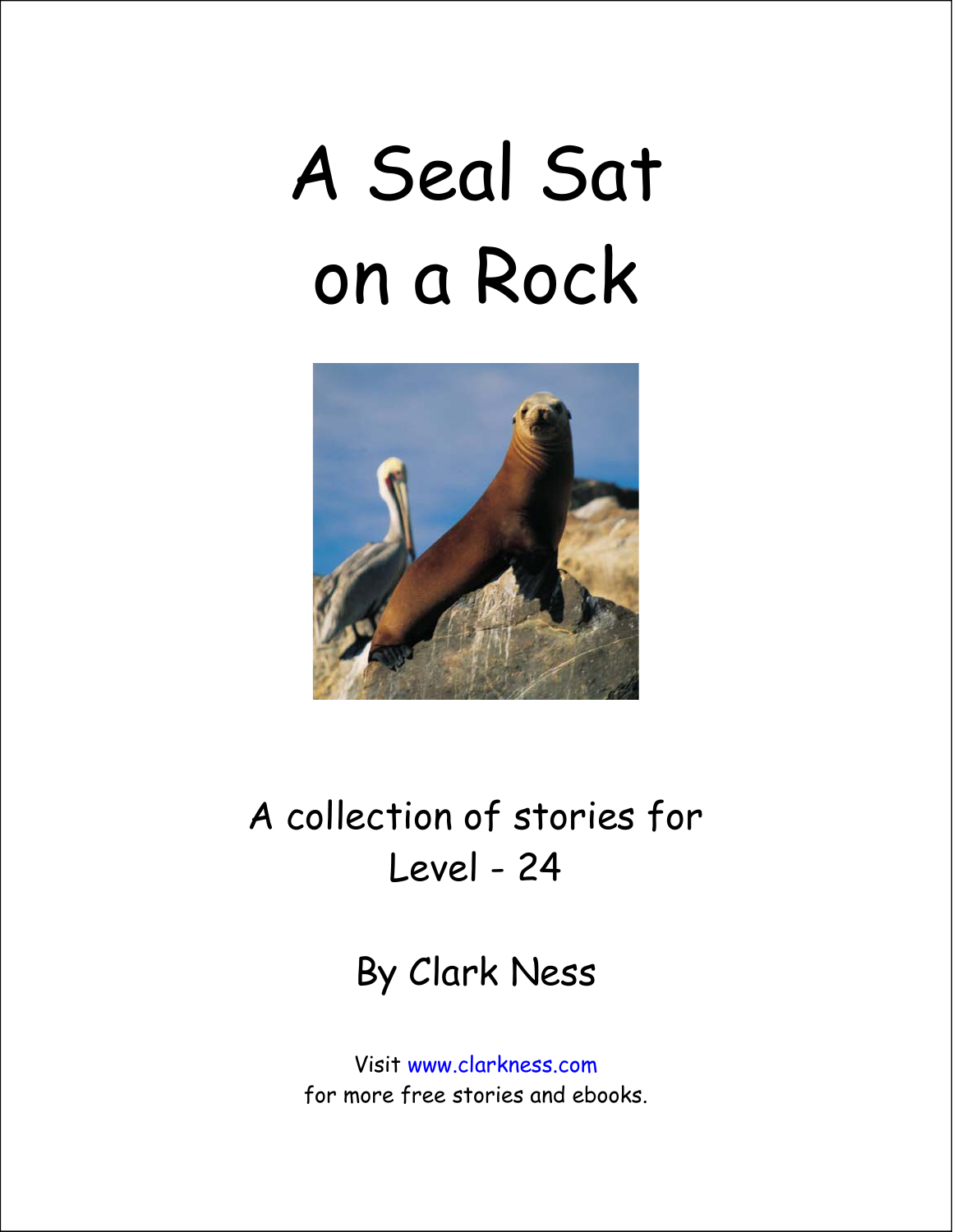

A Seal Sat on a Rock

A seal sat on a rock. The rock was near the sea.

The rock and the seal sat in the  $\geq$ sunshine and the contract of the contract of the contract of the contract of the contract of the contract of t

Seals are strong and can swim and swim in the sea.



Story level  $1<sup>st</sup> 24$ . More free stories and books available at www.clarkness.com. Text Copyright © 2008 by Clark Ness. Permission granted for reprinting and photocopying. Photograph and clip art from Microsoft Clip Art.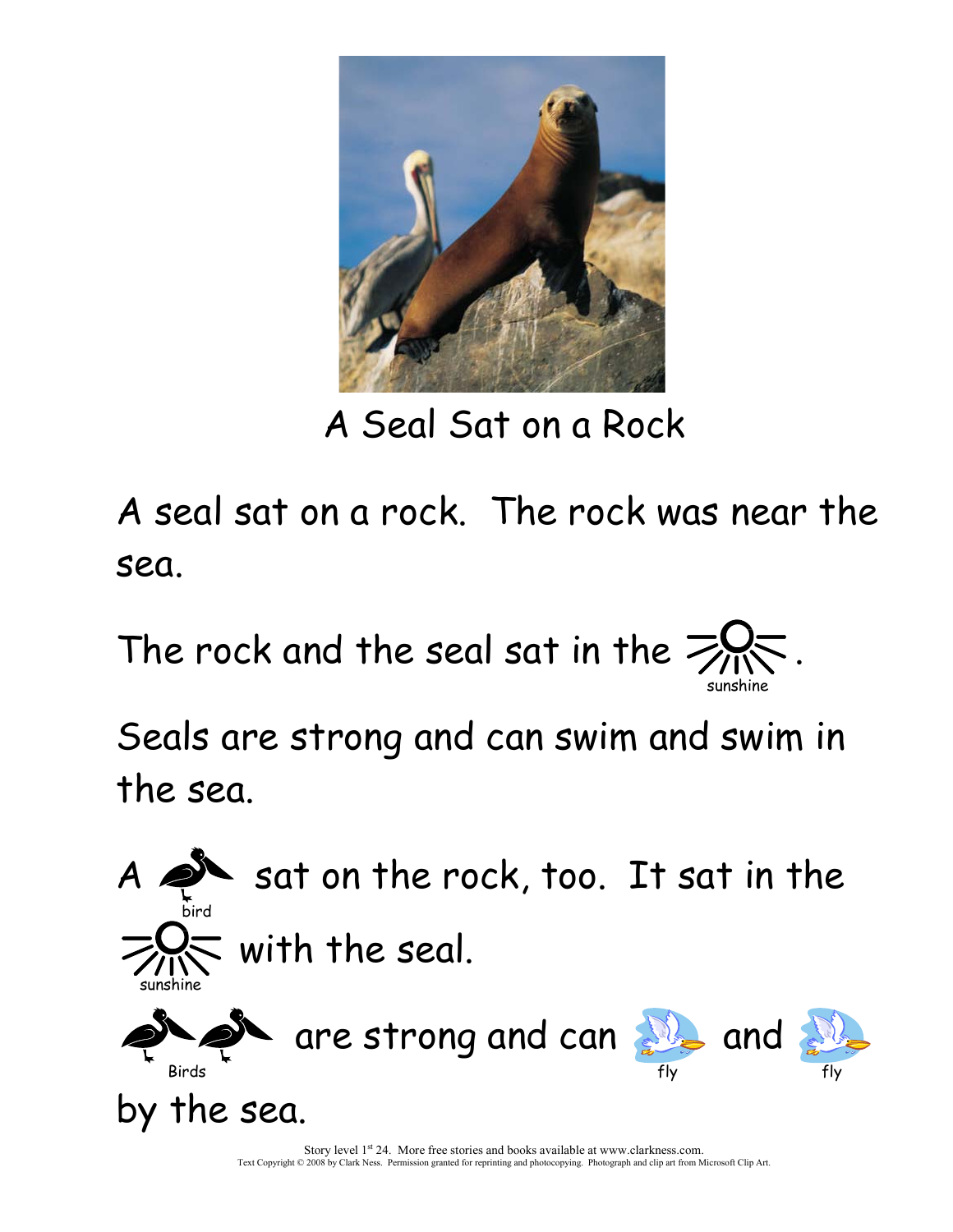

A Tall Wall

"We are three strong men," said Bill.

"We can see a tall wall," said Bob.

"We can go  $\bigcirc$  the tall wall," said Matt.

"Bob has a shell. Matt has a shell," said Bill.

"Bill has a shell, too," said Bob.

up and the contract of the contract of the contract of the contract of the contract of the contract of the con

"I think we look odd with the shells," said Matt.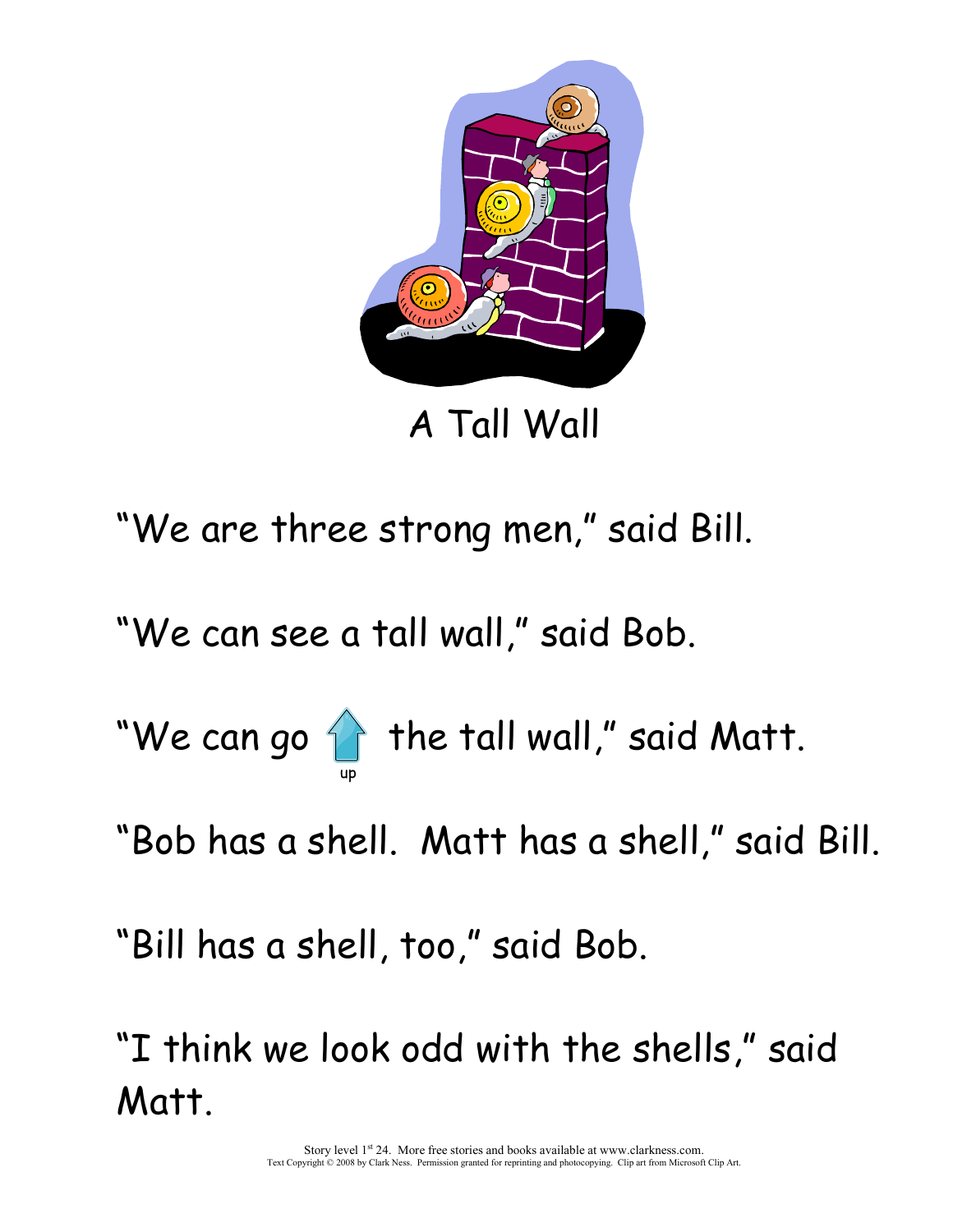

Beth Can Sing

"I am Beth, and I can sing," said Beth.

"I can sing and sing and sing," she said.

"I can sing about my mom, and I can sing about my dad," said Beth.

"I can sing about kids, and I can sing about cats," she said.

"It is cool that I can sing," said Beth.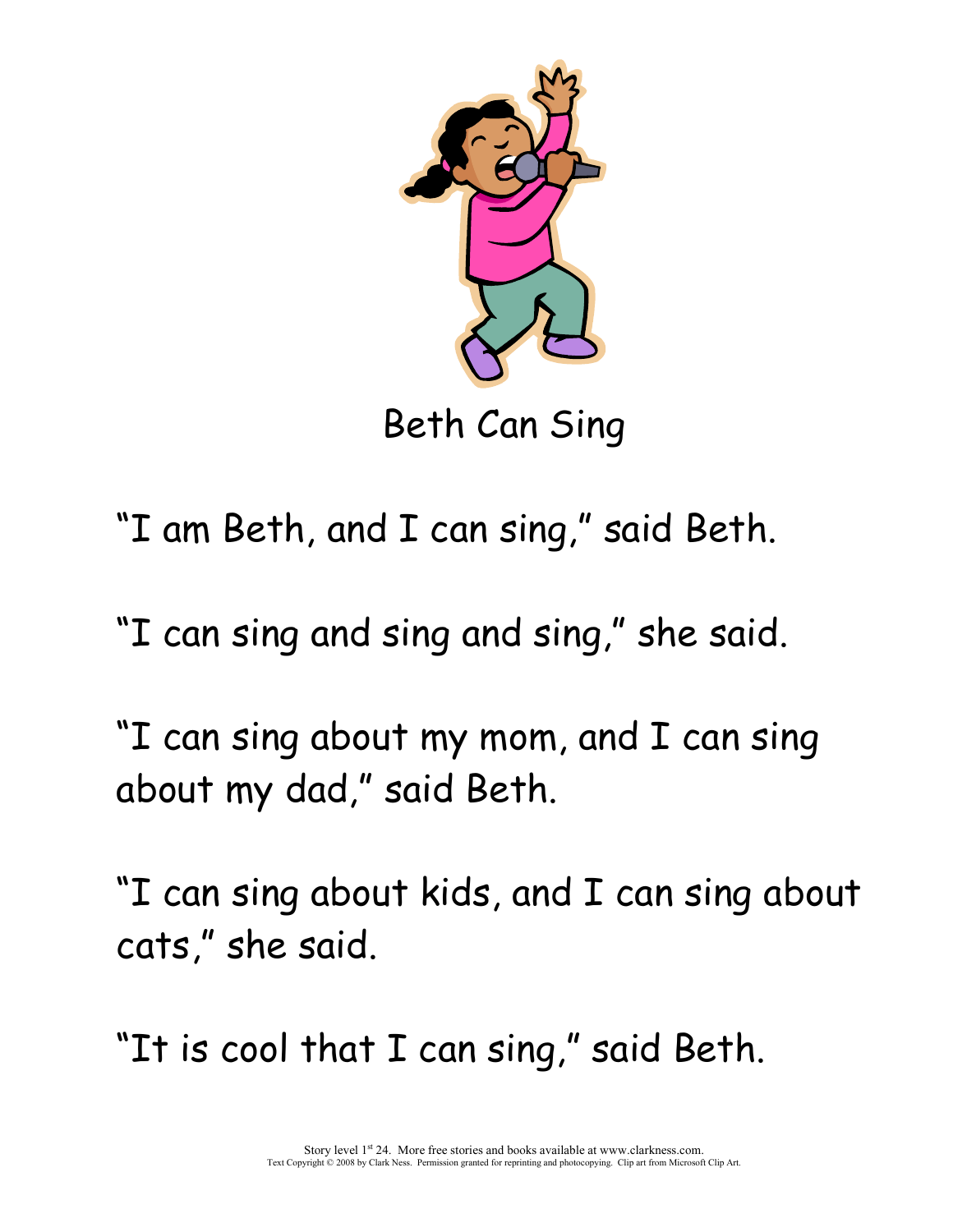

Beth Can Swing

"I am Beth, and I can swing," said Beth.

"I can swing and swing and swing," she said.

"I can swing  $\{\}$  , and I can swing  $\{\}$ ," said up the contract of the contract of the contract of the contract of the contract of the contract of the contract of the contract of the contract of the contract of the contract of the contract of the contract of the contrac Beth.



### "It is cool that I can swing," said Beth.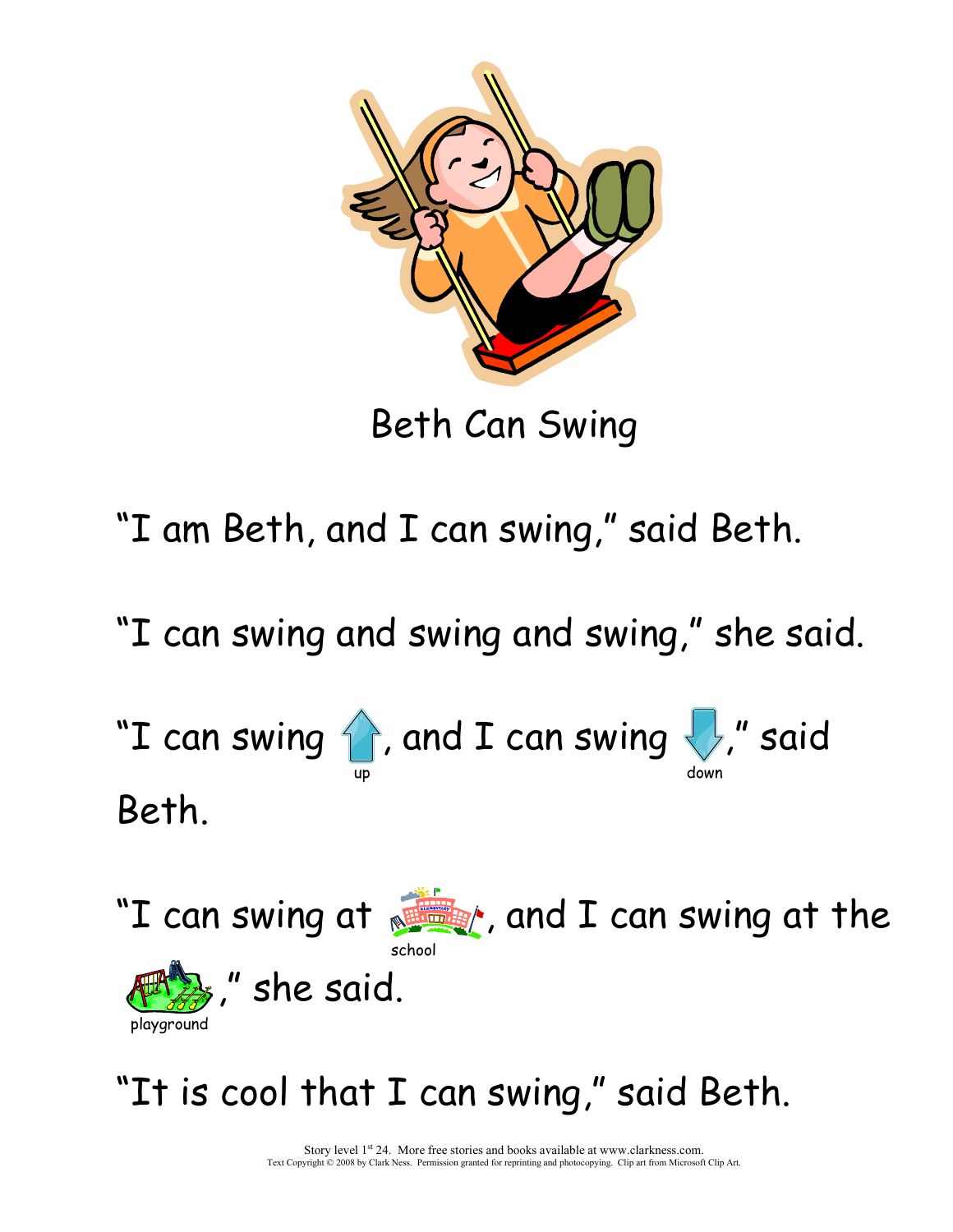

Bill Can Sing

- "I am Bill, and I can sing," said Bill.
- "I can sing and sing and sing," he said.
- "I sing about my mom, and I can sing about my dad," said Bill.
- "I can sing about cats, and I can sing about rats," he said.
- "It is cool that I can sing," said Bill.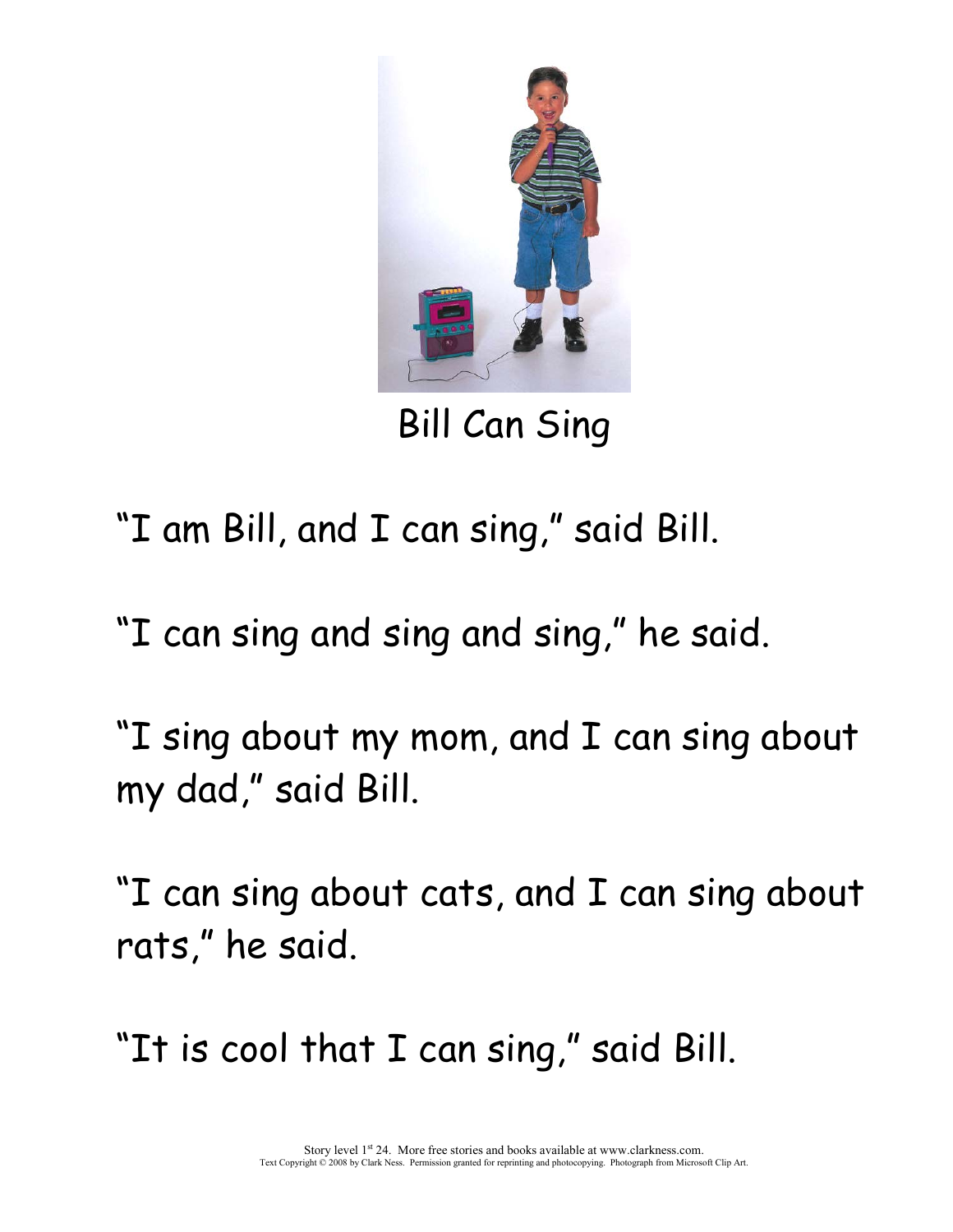

Bill Can Swing

"I am Bill, and I can swing," said Bill.

"I can swing and swing and swing," he said.

"I can swing  $\bigcirc$ , and I can swing  $\bigcirc$ ," said up the contract of the contract of the contract of the contract of the contract of the contract of the contract of the contract of the contract of the contract of the contract of the contract of the contract of the contrac Bill.



## "It is cool that I can swing," said Bill.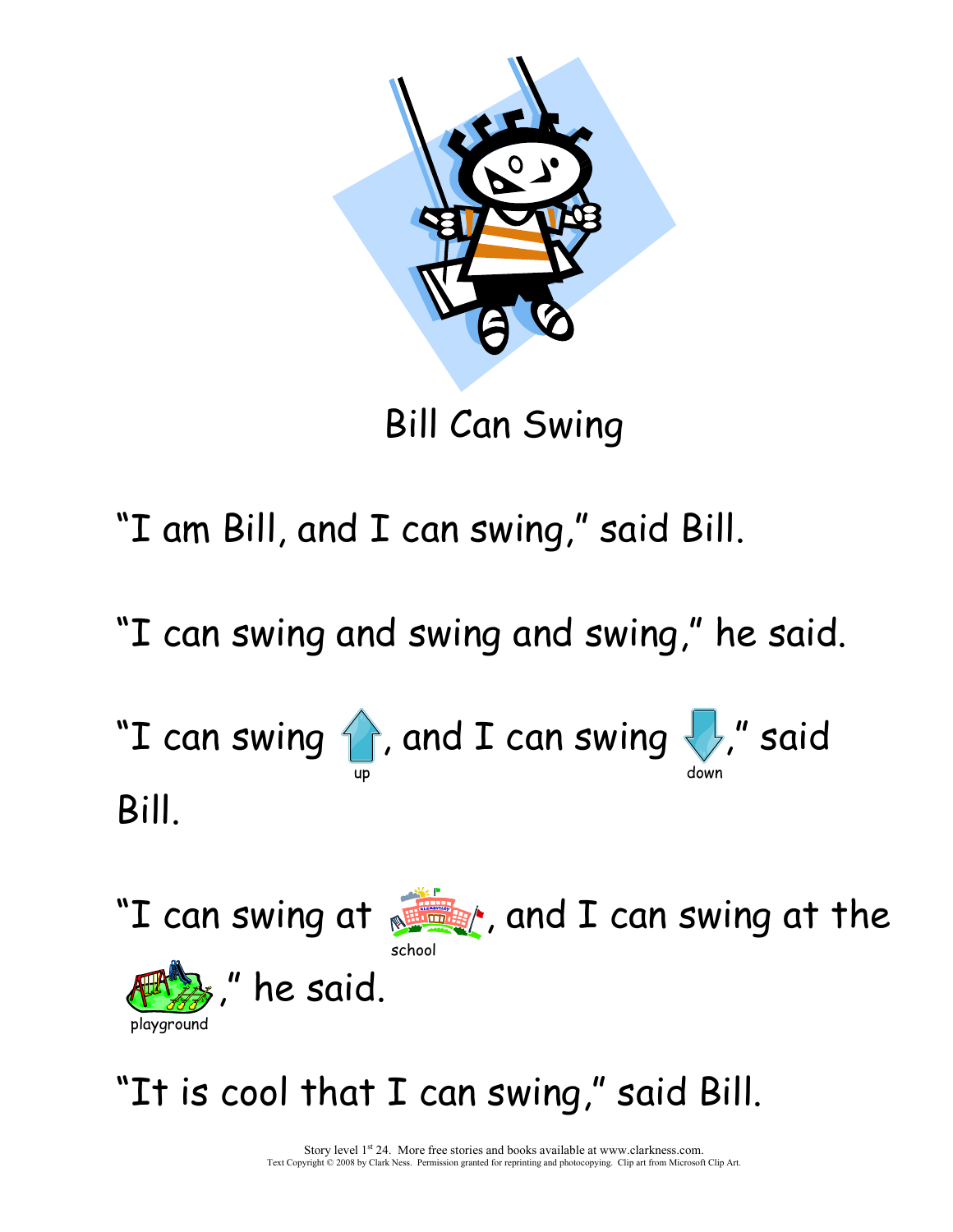

Bill is a Big Black Cat

"It's me, Bill," said Bill.

"I am a big black cat that giggles," he said.

"Cats should not giggle," said Bill.

"I try and try not to giggle," he said.

"I want to be a neat cat," said Bill.

"I am not a neat cat because neat cats do not giggle," he said.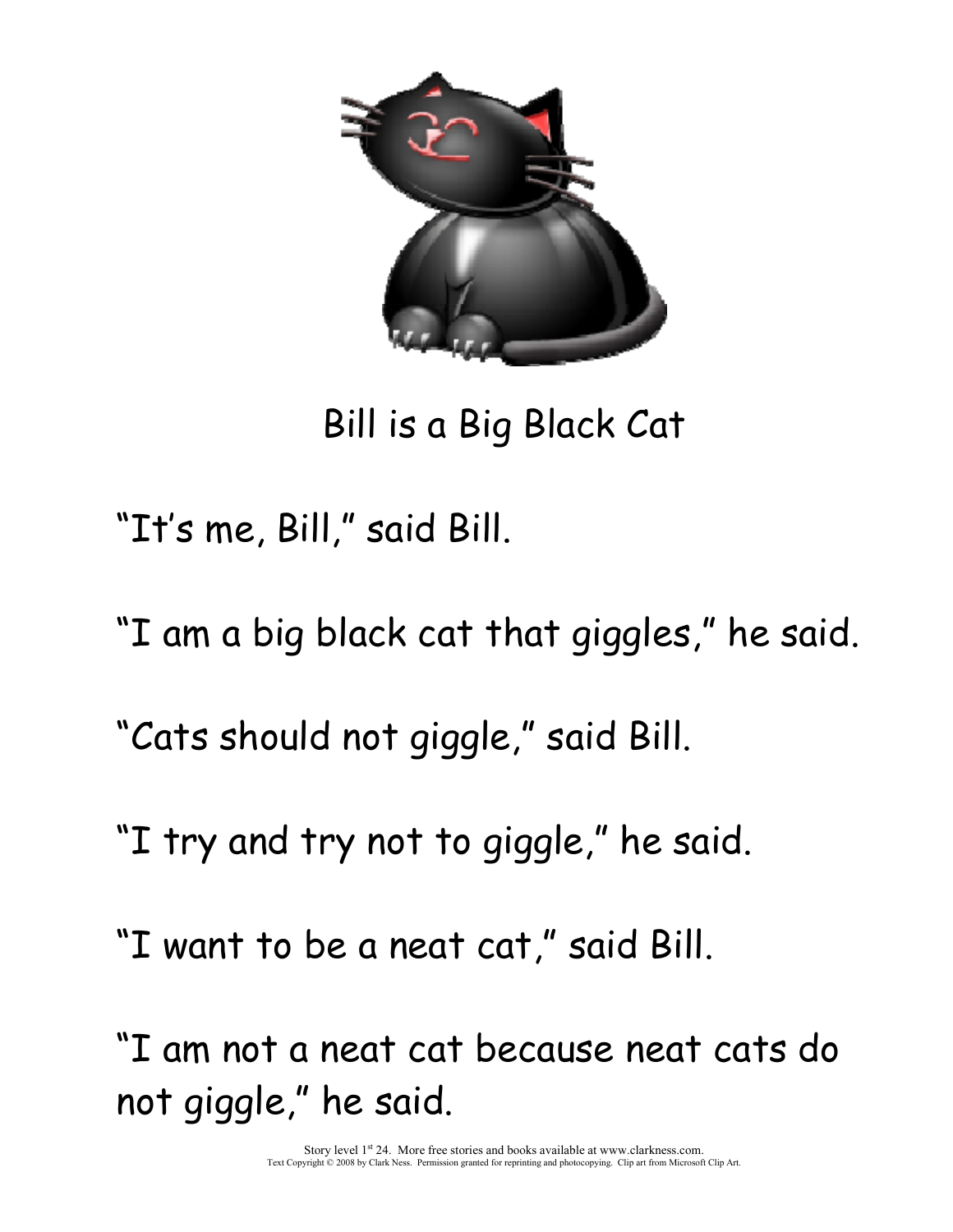

Bill is a Black Bat

"It's me, Bill," said Bill.

"I am a black bat that giggles," he said.

"Bats should not giggle," said Bill.

"I try and try not to giggle," he said.

"I want to be a neat bat," said Bill.

"I am not a neat bat because neat bats do not giggle," he said.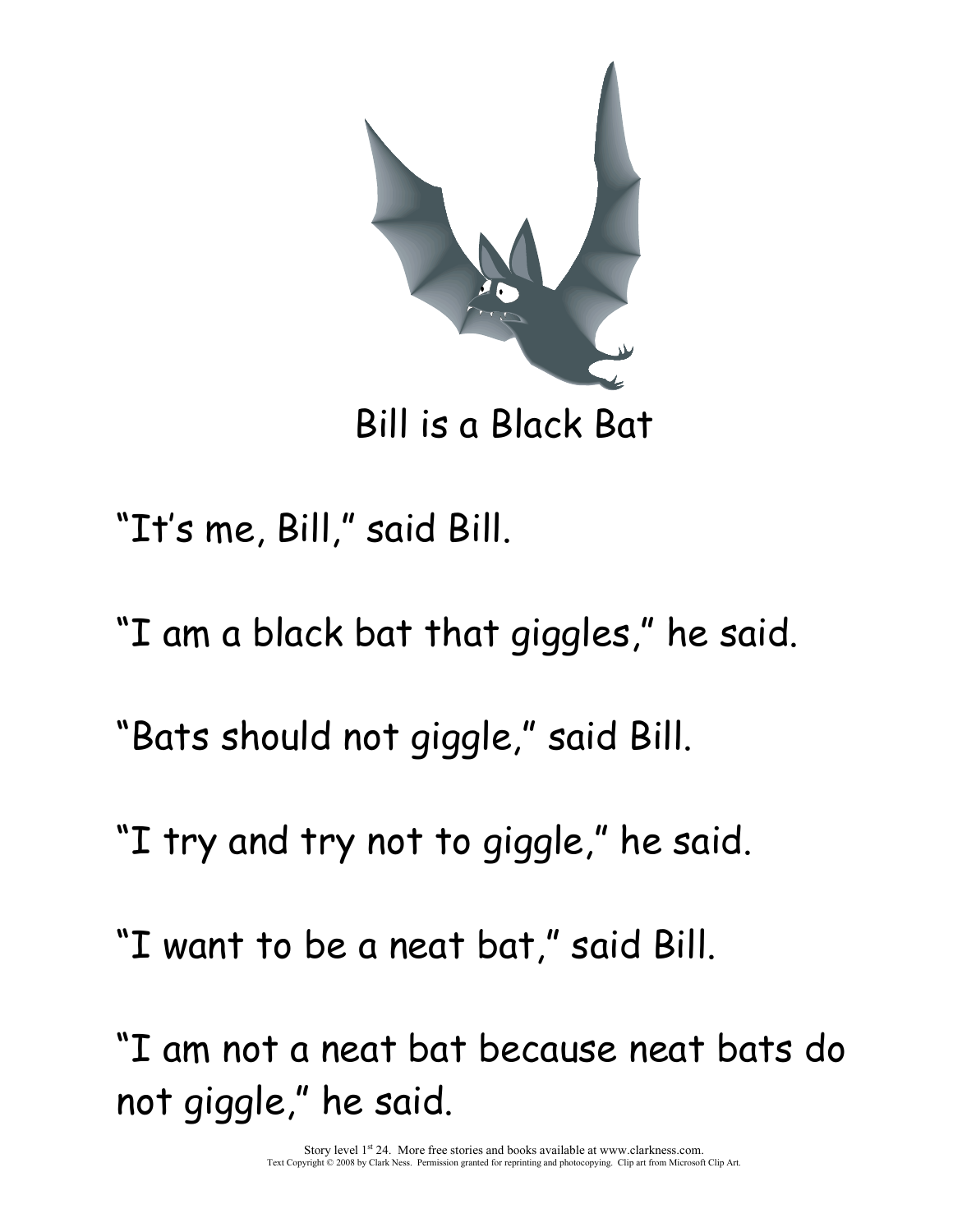

Bill is a Tall Clock

- "I am Bill. I am a tall clock," said Bill.
- "It is neat to be a tall clock," he said.
- "A tall clock has two hands," said Bill.
- "One hand is little. One hand is big," he said.
- "A tall clock stands by a wall," said Bill.
- "It is cool to be a tall clock," he said.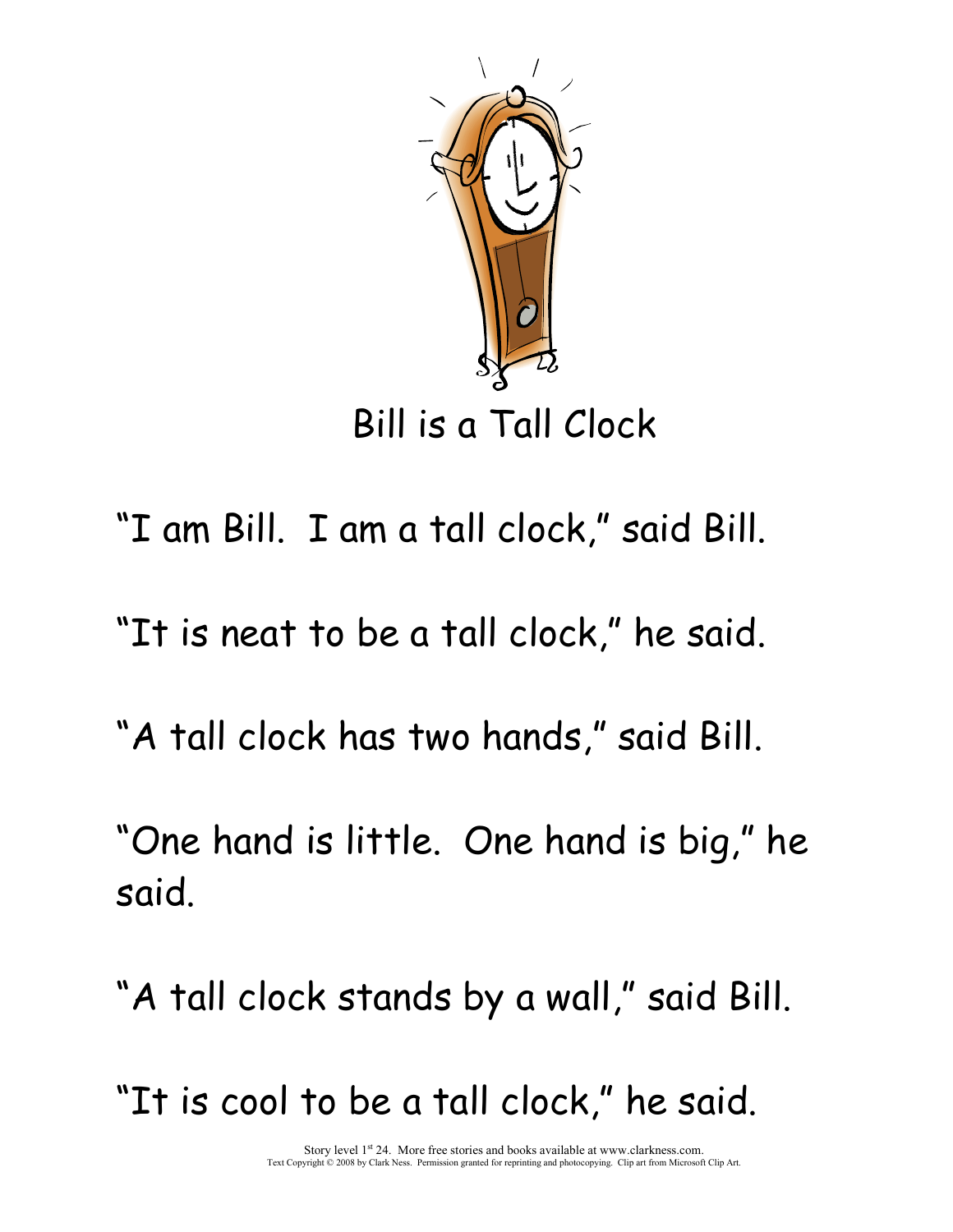

Bob is a Clock

- "I am Bob. I am a clock," said Bob.
- "It is cool to be a clock," he said.
- "A clock has two hands," said Bob.
- "One hand is little. One hand is big," he said.
- "Clocks should be clean," said Bob.
- "A clean clock is a neat clock," he said.